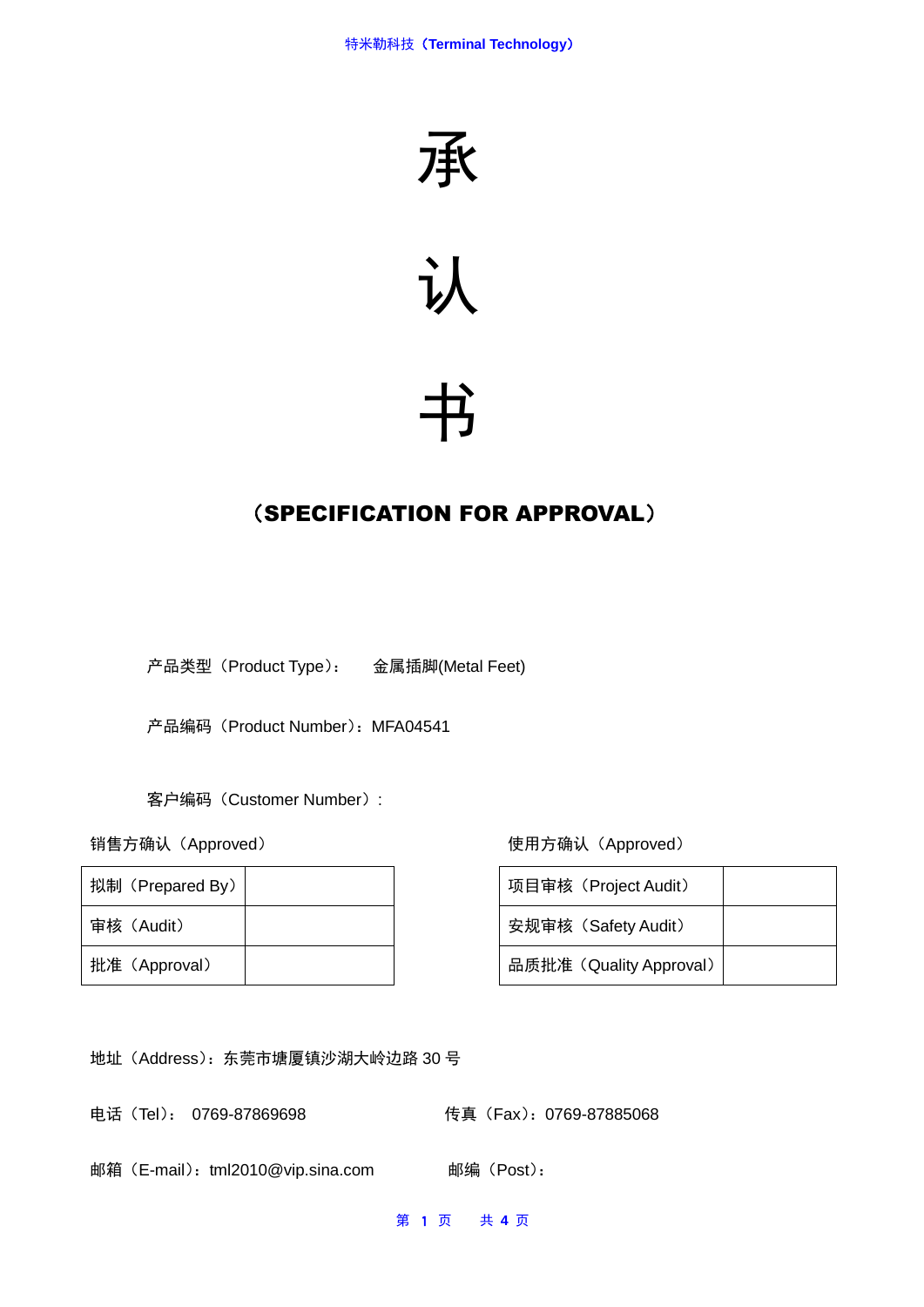客 户(Customer):

客户型号(Customer Number):

销售方(Sales): 东莞特米勒电子科技有限公司

销售型号(Sales Number): MFA04541

#### 金属插脚版本修订页

#### (Metal feet revised version of page)

| 序号 (No.)        | 版本 (Version) | 更改内容 (Changes to the Content) | 更改日期 (Change Date) |
|-----------------|--------------|-------------------------------|--------------------|
|                 | A            | 新归档 (New Archive)             | 2011-8-9           |
| $\overline{2}$  |              |                               |                    |
| 3               |              |                               |                    |
| 4               |              |                               |                    |
| $5\phantom{.0}$ |              |                               |                    |
| 6               |              |                               |                    |
| 7               |              |                               |                    |
| 8               |              |                               |                    |
| 9               |              |                               |                    |

一、型号(Type): MFA04541 (参考图 Reference Picture)



第 2 页 共 **4** 页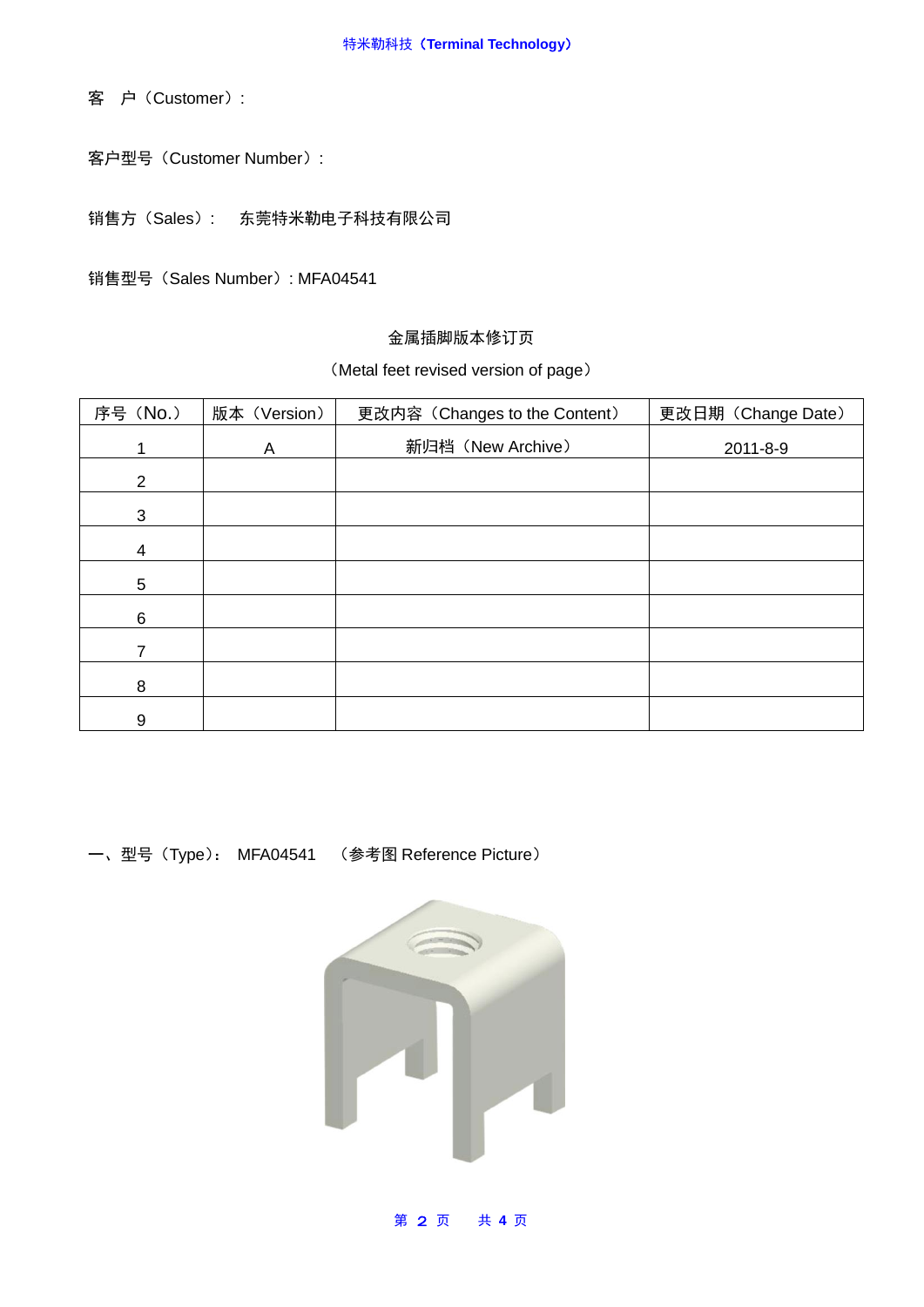二、图形(Drawing)





### 公差(Tolerance)

| >200          | ±1.20 |
|---------------|-------|
| >120          | ±1.00 |
| $>30$ ~ 120   | ±0.60 |
| $> 6 \sim 30$ | ±0.40 |
| >Ո∼ճ          | ±0.25 |

## 三、BOM 表 (BOM Table)

| 序 号<br>'No. | 称<br>名<br>(Name) | 材<br>质<br>(Material) | 处<br>理<br>面<br>表<br>(Surface Treatment) | 量<br>数<br>(Amount) |
|-------------|------------------|----------------------|-----------------------------------------|--------------------|
| (1)         | 插<br>脚<br>(Feet) | 黄铜<br>(Brass)        | 镀 锡 (Tin Plating)                       |                    |

#### 第 3 页 共 **4** 页